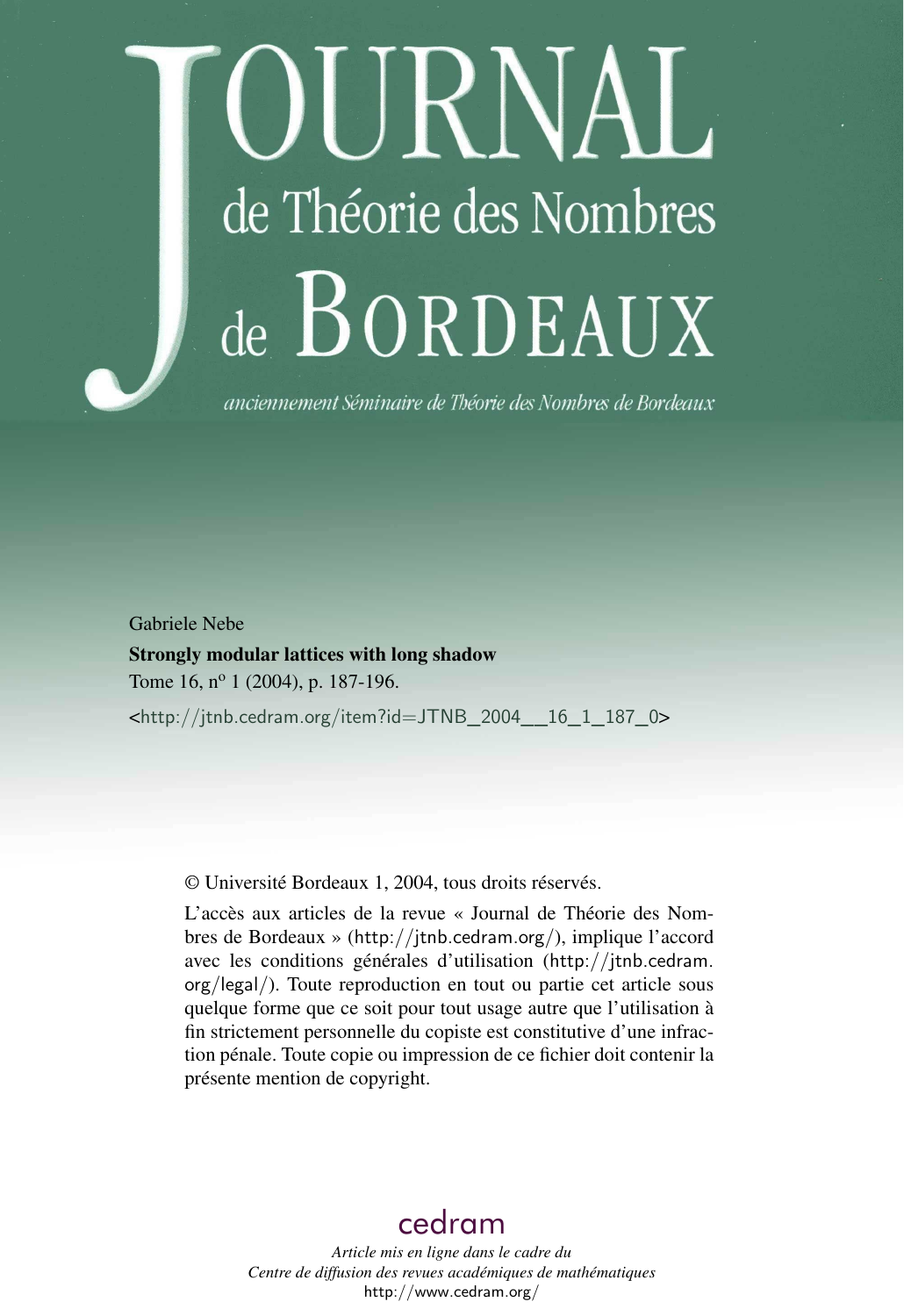### Strongly modular lattices with long shadow

par Gabriele NEBE

RÉSUMÉ. Cet article donne une classification des réseaux fortement modulaires dont la longueur de l'ombre prend les deux plus grandes valeurs possibles.

Abstract. This article classifies the strongly modular lattices with longest and second longest possible shadow.

#### 1. Introduction

To an integral lattice L in the euclidean space  $(\mathbb{R}^n, (,) )$ , one associates the set of characteristic vectors  $v \in \mathbb{R}^n$  with  $(v, x) \equiv (x, x) \bmod 2\mathbb{Z}$  for all  $x \in L$ . They form a coset modulo  $2L^*$ , where

$$
L^* = \{ v \in \mathbb{R}^n \mid (v, x) \in \mathbb{Z} \,\,\forall x \in L \}
$$

is the dual lattice of L. Recall that L is called integral, if  $L \subset L^*$  and unimodular, if  $L = L^*$ . For a unimodular lattice, the square length of a characteristic vector is congruent to  $n$  modulo 8 and there is always a characteristic vector of square length  $\leq n$ . In [1] Elkies characterized the standard lattice  $\mathbb{Z}^n$  as the unique unimodular lattice of dimension n, for which all characteristic vectors have square length  $\geq n$ . [2] gives the short list of unimodular lattices L with  $\min(L) \geq 2$  such that all characteristic vectors of L have length  $\geq n-8$ . The largest dimension n is 23 and in dimension 23 this lattice is the shorter Leech lattice  $O_{23}$  of minimum 3. In this paper, these theorems are generalized to certain strongly modular lattices. Following [7] and [8], an integral lattice  $L$  is called N-modular, if rattices. Following [*i*] and [o], an integral lattice L is called N-modular, if L is isometric to its rescaled dual lattice  $\sqrt{N}L^*$ . A N-modular lattice L is called strongly  $N$ -modular, if  $L$  is isometric to all rescaled partial dual is called strongly *I* amodular, if *L* is isometric to all lattices  $\sqrt{m}L^{*,m}$ , for all exact divisors *m* of *N*, where

$$
L^{*,m} := L^* \cap \frac{1}{m}L.
$$

The simplest strongly N-modular lattice is

$$
C_N:=\perp_{d|N}\sqrt{d}\mathbb{Z}
$$

Manuscrit reçu le 10 septembre 2002.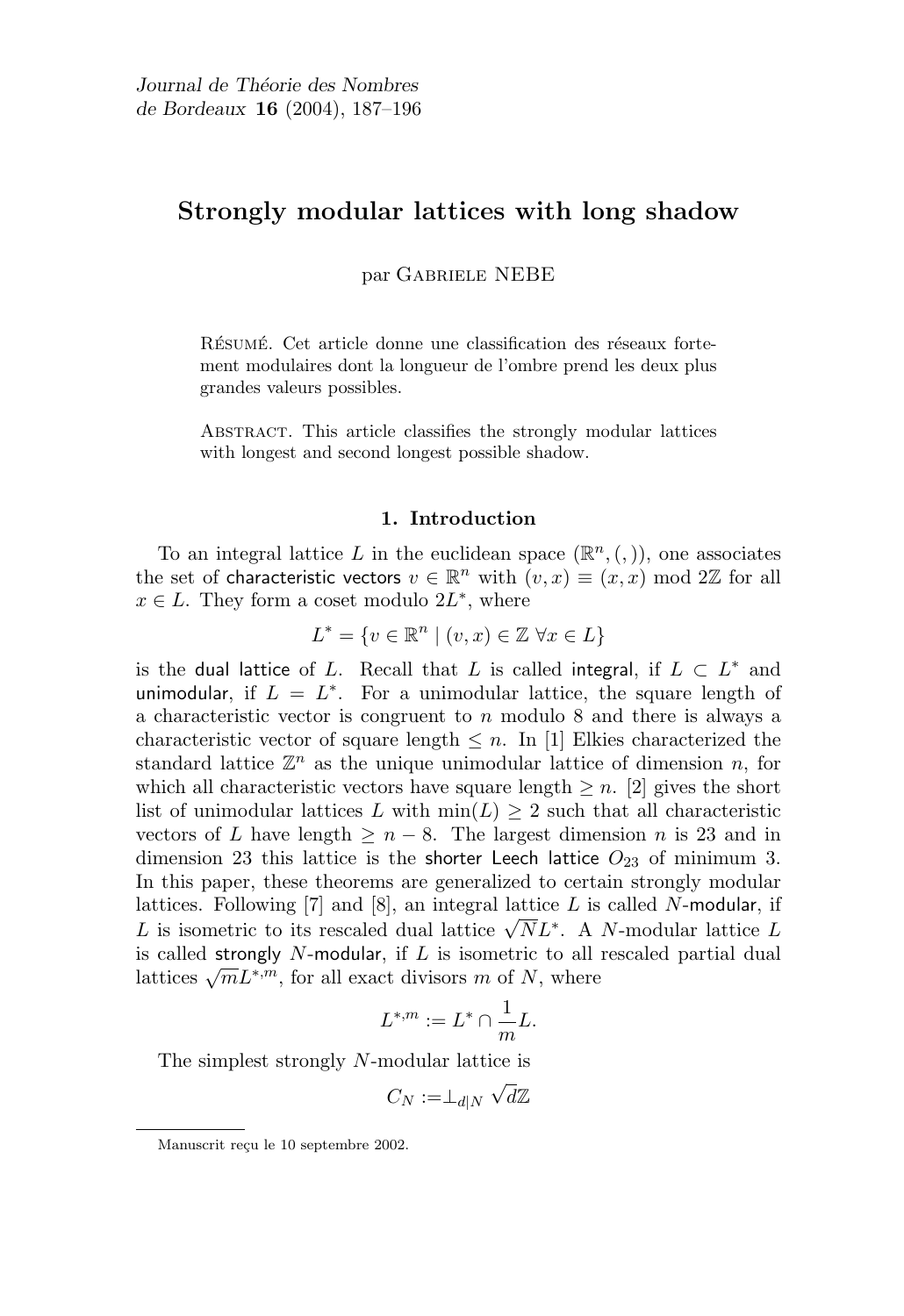of dimension  $\sigma_0(N) := \sum_{d|N} 1$  the number of divisors of N. The lattice  $C_N$  plays the role of  $\mathbb{Z} = C_1$  for square free  $N > 1$ .

With the help of modular forms Quebbemann [8] shows that for

$$
N \in \mathcal{L} := \{1, 2, 3, 5, 6, 7, 11, 14, 15, 23\}
$$

(which is the set of all positive integers  $N$  such that the sum of divisors

$$
\sigma_1(N) := \sum_{d|N} d
$$

divides 24), the minimum of an even strongly N-modular lattice  $L$  of dimension  $n$  satisfies

$$
\min(L) \le 2 + 2 \left\lfloor \frac{n \sigma_1(N)}{24 \sigma_0(N)} \right\rfloor.
$$

Strongly modular lattices meeting this bound are called extremal. Whereas Quebbemann restricts to even lattices, [9] shows that the same bound also holds for odd strongly modular lattices, where there is one exceptional dimension  $n = \sigma_0(N)(\frac{24}{\sigma_1(N)} - 1)$ , where the bound on the minimum is 3 (and not 2). In this dimension, there is a unique lattice  $S^{(N)}$  of minimum 3. For  $N = 1$ , this is again the shorter Leech lattice  $O_{23}$ . The main tool to get the bound for odd lattices is the shadow

$$
S(L) := \left\{ \frac{v}{2} \mid v \text{ is a characteristic vector of } L \right\}.
$$

If L is even, then  $S(L) = L^*$  and if L is odd,  $S(L) = L_0^* - L^*$ , where

$$
L_0 := \{ v \in L \mid (v, v) \in 2\mathbb{Z} \}
$$

is the even sublattice of L.

For  $N\in\mathcal{L}$  let

$$
s(N) := \frac{24}{\sigma_1(N)}.
$$

The main result of this paper is Theorem 3. It is shown that for a strongly N-modular lattice L that is rationally equivalent to  $C_N^k$ , the minimum

$$
\min_{0}(S(L)) := \min\{(v, v) \mid v \in S(L)\}
$$

equals

$$
M^{(N)}(m,k) := \begin{cases} \frac{1}{N} (k \frac{\sigma_1(N)}{4} - 2m) & \text{if } N \text{ is odd} \\ \frac{1}{N} (k \frac{\sigma_1(N/2)}{2} - m) & \text{if } N \text{ is even} \end{cases}
$$

for some  $m \in \mathbb{Z}_{\geq 0}$ . If  $\min_0(S(L)) = M^{(N)}(0, k)$ , then  $L \cong C_N^k$ . For the next smaller possible minimum  $\min_0(S(L)) = M^{(N)}(1, k)$  one gets that  $L \cong C_N^l \perp L'$ , where  $\min(L') > 1$  and  $\dim(L') \leq \sigma_0(N)(s(N)-1)$  for odd N resp.  $\dim(L') \leq \sigma_0(N) s(N)$  for even N. The lattices L' of maximal possible dimensions have minimum 3 and are uniquely determined:  $L' = S^{(N)}$ , if N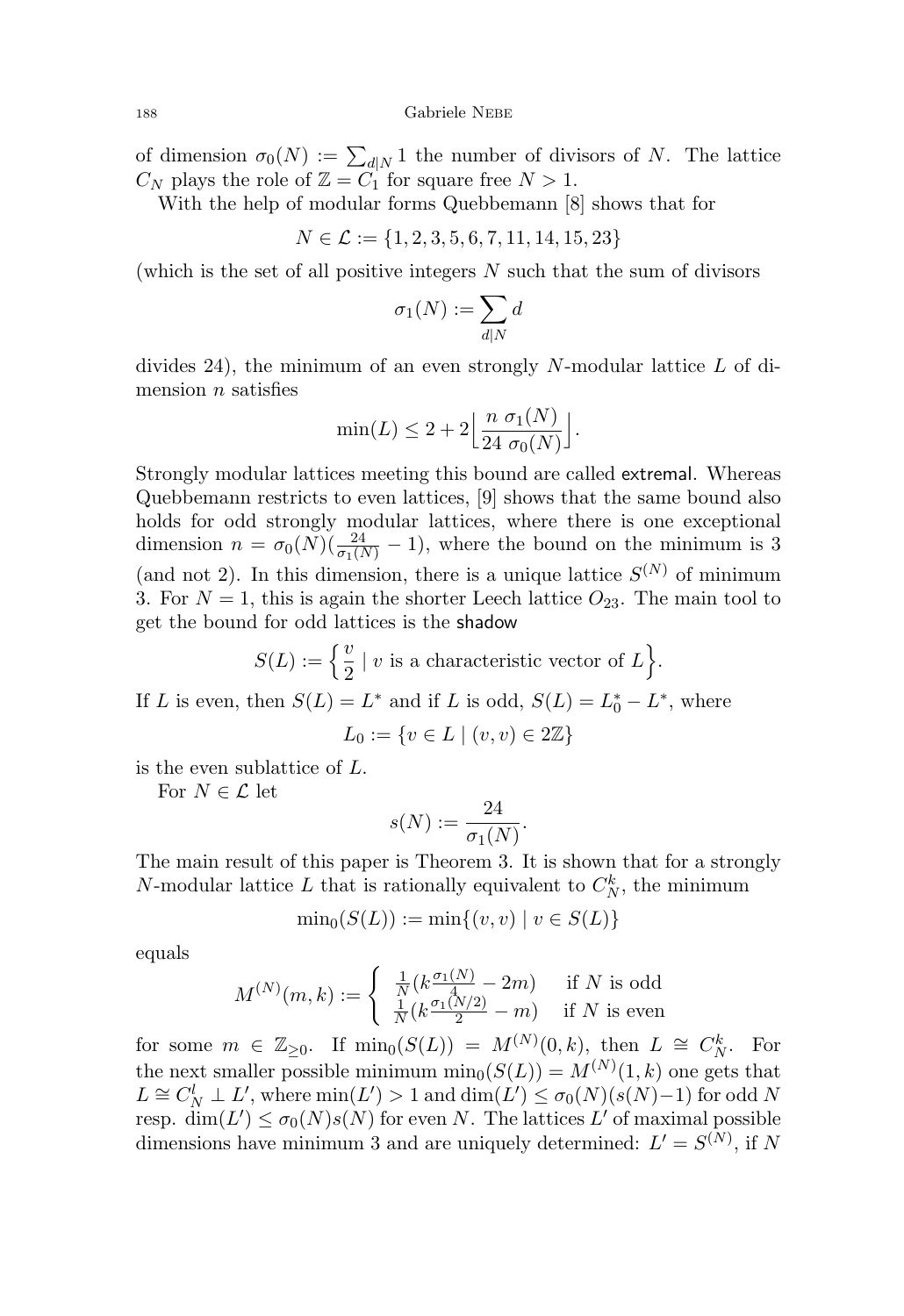is odd and  $L' = O^{(N)}$  (the "odd analogue" of the unique extremal strongly N-modular lattice of dimension  $\sigma_0(N)s(N)$  if N is even (see [9, Table 1]).

The main tool to prove this theorem are the formulas for the theta series of a strongly N-modular lattice L and of its shadow  $S(L)$  developed in [9]. Therefore we briefly repeat these formulas in the next section.

#### 2. Theta series

For a subset  $S \subset \mathbb{R}^n$ , which is a finite union of cosets of an integral lattice we put its theta series

$$
\Theta_S(z) := \sum_{v \in S} q^{(v,v)}, \quad q = \exp(\pi i z).
$$

The theta series of strongly N-modular lattices are modular forms for a certain discrete subgroup  $\Gamma_N$  of  $SL_2(\mathbb{R})$  (see [9]). Fix  $N \in \mathcal{L}$  and put

$$
g_1^{(N)}(z) := \Theta_{C_N}(z) = 1 + 2q + 2\mathrm{ev}(N)q^2 + \dots
$$

where

$$
ev(N) := \begin{cases} 1 & \text{if } N \text{ is even} \\ 0 & \text{if } N \text{ is odd} \end{cases}.
$$

Let  $\eta$  be the Dedekind eta-function

$$
\eta(z) := q^{\frac{1}{12}} \prod_{m=1}^{\infty} (1 - q^{2m}), \quad q = \exp(\pi i z).
$$

and put

$$
\eta^{(N)}(z) := \prod_{d|N} \eta(dz).
$$

If  $N$  is odd define

$$
g_2^{(N)}(z) := \left(\frac{\eta^{(N)}(z/2)\eta^{(N)}(2z)}{\eta^{(N)}(z)^2}\right)^{s(N)}
$$

and if  $N$  is even then

$$
g_2^{(N)}(z) := \Big(\frac{\eta^{(N/2)}(z/2)\eta^{(N/2)}(4z)}{\eta^{(N/2)}(z)\eta^{(N/2)}(2z)}\Big)^{s(N)}.
$$

Then  $g_2^{(N)}$  $2^{(N)}$  generates the field of modular functions of  $\Gamma_N$ . It is a power series in  $q$  starting with

$$
g_2^{(N)}(z) = q - s(N)q^2 + \dots
$$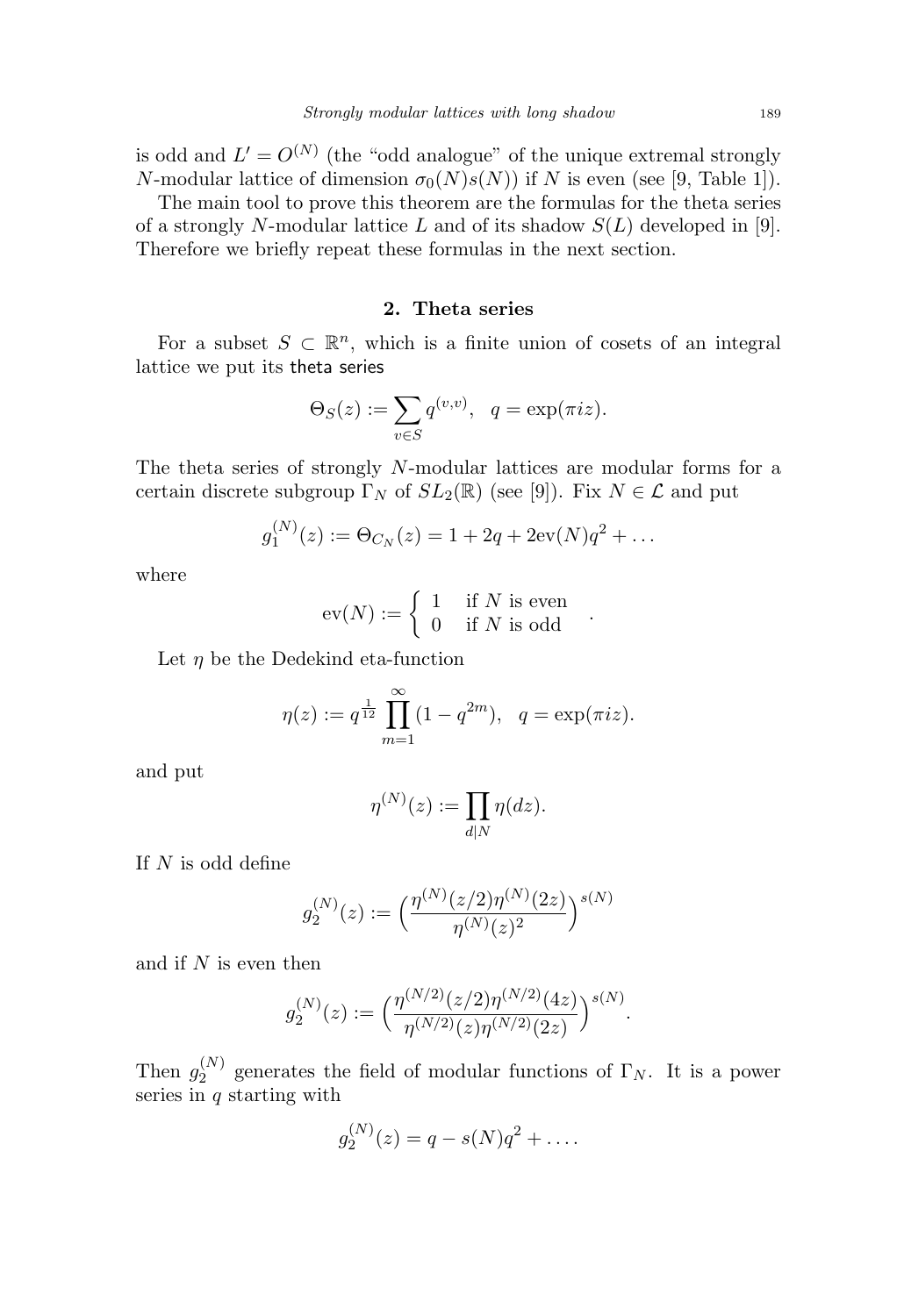<sup>190</sup> Gabriele Nebe

**Theorem 1.** ([9, Theorem 9, Corollary 3]) Let  $N \in \mathcal{L}$  and L be a strongly *N*-modular lattice that is rational equivalent to  $C_N^k$ . Define  $l_N := \frac{1}{8}\sigma_1(N)$ , if N is odd and  $l_N := \frac{1}{6}\sigma_1(N)$ , if N is even. Then

$$
\Theta_L(z) = g_1^{(N)}(z)^k \sum_{i=0}^{\lfloor kl_N \rfloor} c_i g_2^{(N)}(z)^i
$$

for  $c_i \in \mathbb{R}$ . The theta series of the rescaled shadow  $S := \sqrt{N}S(L)$  of L is

$$
\Theta_S(z) = s_1^{(N)}(z)^k \sum_{i=0}^{\lfloor kl_N \rfloor} c_i s_2^{(N)}(z)^i
$$

where  $s_1^{(N)}$  $_{1}^{(N)}$  and  $s_{2}^{(N)}$  $_2^{(N)}$  are the corresponding "shadows" of  $g_1^{(N)}$  $g_1^{(N)}$  and  $g_2^{(N)}$  $2^{(N)}$ 

For odd N

$$
s_1^{(N)}(z)=2^{\sigma_0(N)}\frac{\eta^{(N)}(2z)^2}{\eta^{(N)}(z)}
$$

and

$$
s_2^{(N)}(z) = -2^{-s(N)\sigma_0(N)/2} \left(\frac{\eta^{(N)}(z)}{\eta^{(N)}(2z)}\right)^{s(N)}
$$

For  $N = 2$  one has

$$
s_1^{(2)}(z) = \frac{2\eta(z)^5 \eta(4z)^2}{\eta(z/2)^2 \eta(2z)^3}
$$

and

$$
s_2^{(2)}(z) = -\frac{1}{16} \left( \frac{\eta(z/2)\eta(2z)^2}{\eta(z)^2 \eta(4z)} \right)^8
$$

which yields  $s_1^{(N)}$  $_1^{(N)}$  and  $s_2^{(N)}$  $_2^{(N)}$  for  $N = 6, 14$  as

$$
s_1^{(N)} = s_1^{(2)}(z)s_1^{(2)}\left(\frac{N}{2}z\right)
$$

and

$$
s_2^{(N)} = (s_2^{(2)}(z)s_2^{(2)}(\frac{N}{2}z))^{s(N)/s(2)}.
$$

If N is odd, then  $s_1^{(N)}$  $_1^{(N)}$  starts with  $q^{\sigma_1(N)/4}$  and  $s_2^{(N)}$  $_2^{(N)}$  starts with  $q^{-2}$ . If N is even, then  $s_1^{(N)}$  $_1^{(N)}$  starts with  $q^{\sigma_1(\frac{N}{2})/2}$  and  $s_2^{(N)}$  $_2^{(N)}$  starts with  $q^{-1}$ .

#### 3. Strongly modular lattices with long shadow.

**Proposition 2.** Let  $N \in \mathbb{N}$  be square free and let L be a strongly Nmodular lattice. If L contains a vector of length 1, then L has an orthogonal summand  $C_N$ .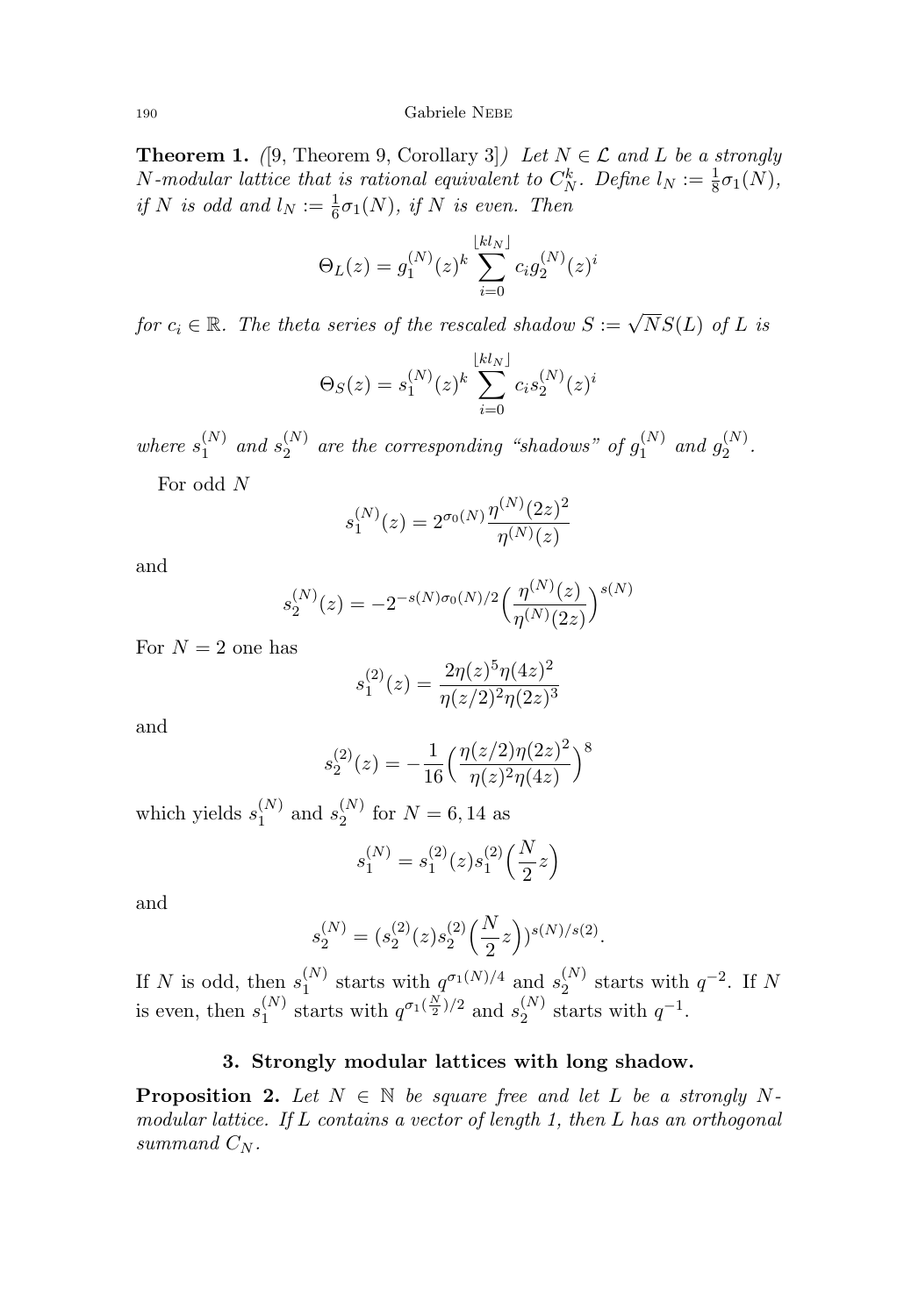Proof. Since  $L$  is an integral lattice that contains a vector of length 1, the unimodular lattice  $\mathbb Z$  is an orthogonal summand of L. Hence  $L = \mathbb Z \perp L'$ . If  $d$  is a divisor of  $N$ , then

$$
L \cong \sqrt{d}L^{*,d} = \sqrt{d}\mathbb{Z} \perp \sqrt{d}(L')^{*,d}
$$

by assumption. Hence L contains an orthogonal summand  $\sqrt{d}\mathbb{Z}$  for all divisors d of N and therefore  $C_N$  is an orthogonal summand of L.

**Theorem 3.** (see [2] for  $N = 1$ ) Let  $N \in \mathcal{L}$  and L be a strongly N-modular lattice that is rational equivalent to  $C_N^k$ . Let  $M^{(N)}(m, k)$  be as defined in the introduction.

- (i)  $\min_0(S(L)) = M^{(N)}(m, k)$  for some  $m \in \mathbb{Z}_{\geq 0}$ .
- (ii) If  $\min_0(S(L)) = M^{(N)}(0, k)$  then  $L \cong C_N^k$ .
- (iii) If  $\min_0(S(L)) = M^{(N)}(m, k)$  then  $L \cong C_N^a \perp L'$ , where L' is a strongly N-modular lattice rational equivalent to  $C_N^{k-a}$  with  $\min(L') \ge 2$  and  $\min_0(S(L')) = M^{(N)}(m, k - a)$ .
- (iv) If  $\min_0(S(L)) = M^{(N)}(m,1)$  and  $\min(L) \geq 2$ , then the number of vectors of length 2 in L is

$$
2k(s(N) + \text{ev}(N) - (k+1)).
$$

In particular  $k \leq k_{max}(N)$  with

$$
k_{max}(N) = s(N) - 1 + \text{ev}(N)
$$

and if  $k = k_{max}(N)$ , then  $min(L) \geq 3$ .

Proof. (i) Follows immediately from Theorem 1.

(ii) In this case the theta series of L is  $g_1^k$ . In particular L contains 2k vectors of norm 1. Applying Proposition 2 one finds that  $L \cong C_N$ .

(iii) Follows from Proposition 2 and Theorem 1.

(iv) Since  $min(L) > 1$ ,  $\Theta_L = g_1^k - 2k g_1^k g_2$ . Explicit calculations give the number of norm-2-vectors in  $L$ .

The following table gives the maximal dimension  $n_{max}(N)$  =  $\sigma_0(N)k_{max}(N)$  of a lattice in Theorem 3 (iv).

|                     |          |    |    | ⊢<br>⊍ |          |  | ౿ |  |
|---------------------|----------|----|----|--------|----------|--|---|--|
|                     |          |    |    | U      | $\Omega$ |  |   |  |
| "<br>$\kappa_{max}$ | ററ<br>∠ປ |    |    | ച<br>ಀ |          |  |   |  |
| $n_{max}$           | ∠ບ       | 10 | ⊥∪ | U      |          |  |   |  |

The lattices L with  $\min_0(S(L)) = M^{(N)}(1, k)$  are listed in an appendix. These are only finitely many since k is bounded by  $k_{max}$ . In general it is an open problem whether for all  $m$ , there are only finitely many strongly N-modular lattices L rational equivalent to  $C_N^k$  for some k and of minimum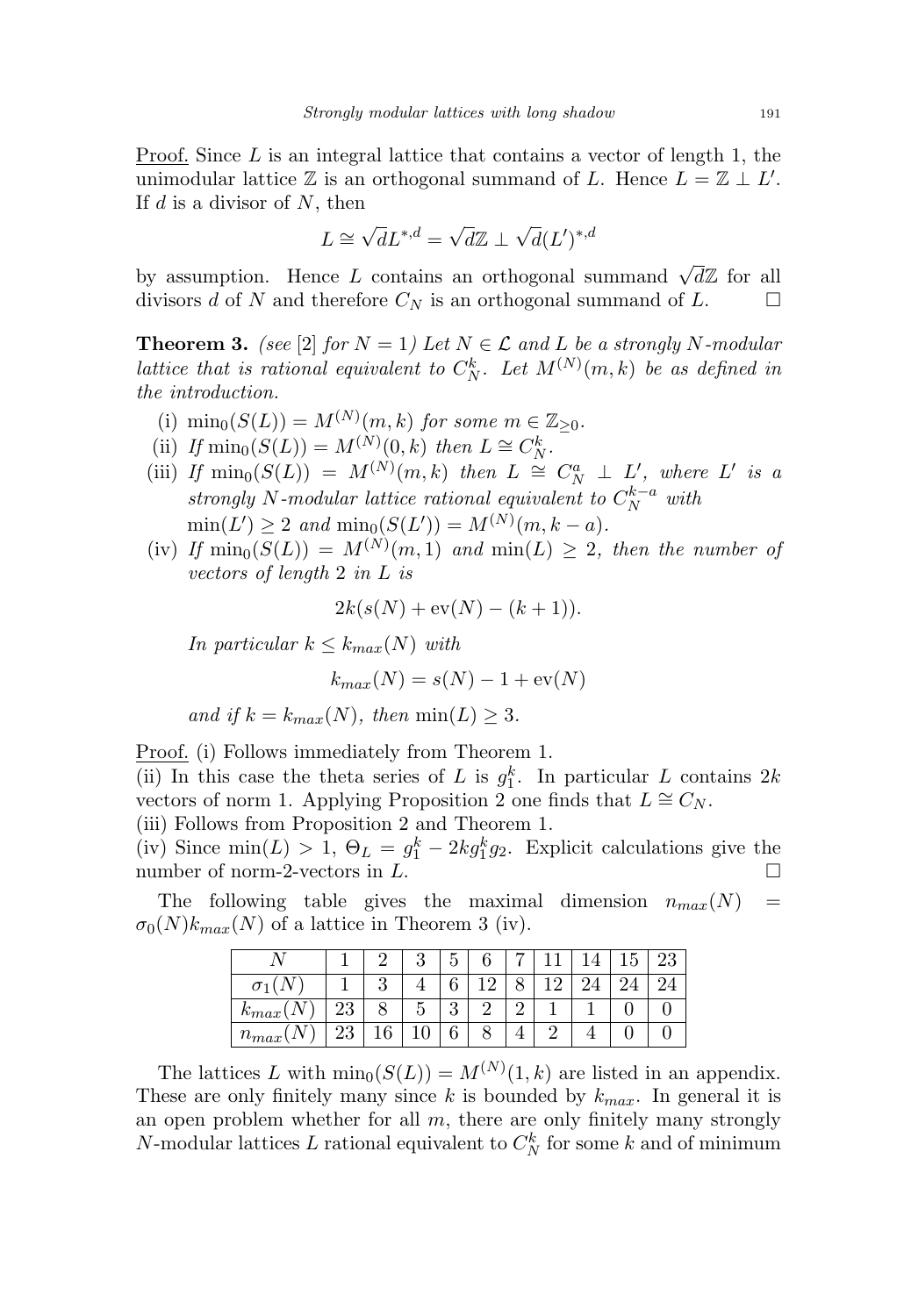#### <sup>192</sup> Gabriele Nebe

 $\min(L) > 1$  such that  $\min_0(S(L)) = M^{(N)}(m, k)$ . For  $N = 1$ , Gaulter [3] proved that  $k \le 2907$  for  $m = 2$  and  $k \le 8388630$  for  $m = 3$ .

**Theorem 4.** (cf. [2] for  $N = 1$ ) Let  $N \in \mathcal{L}$  be odd and  $k \in \mathbb{N}$  such that 8  $\frac{8}{\sigma_1(N)} \le k \le k_{max}(N) = \frac{24}{\sigma_1(N)} - 1.$ 

Then there is a unique strongly N-modular lattice  $L := L_k(N)$  that is rational equivalent to  $C_N^k$  such that  $\min(L) > 1$  and  $\min_0(S(L)) = M^{(N)}(1, k)$ , except for  $N = 1$ , where there is no such lattice in dimension 9, 10, 11, 13 and there are two lattices in dimension 18 and 20 (see  $[2]$ ). If  $k = k_{max}(N)$ , then L is the shorter lattice  $L = S^{(N)}$  described in [9, Table 1] and  $\min(L) = 3$ .

<u>Proof.</u> For  $N = 15$  and  $N = 23$  there is nothing to show since  $k_{max}(N) = 0$ . The case  $N = 1$  is already shown in [2]. It remains to consider  $N \in$  $\{3, 5, 7, 11\}$ . Since N is a prime, there are only 2 genera of strongly modular lattices, one consisting of even lattices and one of odd lattices. With a short MAGMA program using Kneser's neighboring method, one obtains a list of all lattices in the relevant genus. In all cases there is a unique lattice with the right number of vectors of length 2. Gram matrices of these lattices are given in the appendix.  $\Box$ 

**Remark 5.** For  $N = 1$  and dimension  $n = 9, 10, 11$  the theta series of the hypothetical shadow has non integral resp. odd coefficients, so there is no lattice  $L_n(1)$ .

**Theorem 6.** Let 
$$
N \in \mathcal{L}
$$
 be even and  $k \in \mathbb{N}$  such that  
\n
$$
\frac{2}{\sigma_1(N/2)} \le k \le k_{max}(N) = \frac{24}{\sigma_1(N)}.
$$

If  $(k, N) \neq (3, 2)$  then there are strongly N-modular lattices  $L := L_k(N)$ that are rational equivalent to  $C_N^k$  such that  $min(L) > 1$  and  $min_0(S(L)) =$  $M^{(N)}(1,k)$ . If  $k = k_{max}(N)$ , then  $L_k(N)$  is unique. It is the odd lattice  $L = O^{(N)}$  described in [9, Table 1] and  $\min(L) = 3$ .

**Remark 7.** For  $N = 2$  and  $k = 3$  the corresponding shadow modular form has non integral coefficients, so there is no lattice  $L_3(2)$ .

**Remark 8.** All odd lattices  $L_k(N)$  in Theorem 6 lie in the genus of  $C_N^k$ .

#### 4. Appendix: The lattices  $L_k(N)$ .

The lattices  $L_k(1)$ :

The lattices  $L_k(1)$  are already listed in [2]. They are uniquely determined by their root-sublattices  $R_k$  and given in the following table:

|  |  |  | $k$   8   12   14   15   16   17   18                                                                                         | - 20 | $121$   22   23 |  |
|--|--|--|-------------------------------------------------------------------------------------------------------------------------------|------|-----------------|--|
|  |  |  | $R_k$ $E_8$ $D_{12}$ $E_7^2$ $A_{15}$ $D_8^2$ $A_{11}E_6$ $D_6^3$ , $A_9^2$ $A_7^2D_5$ $D_4^5$ , $A_5^4$ $A_3^7$ $A_1^{22}$ 0 |      |                 |  |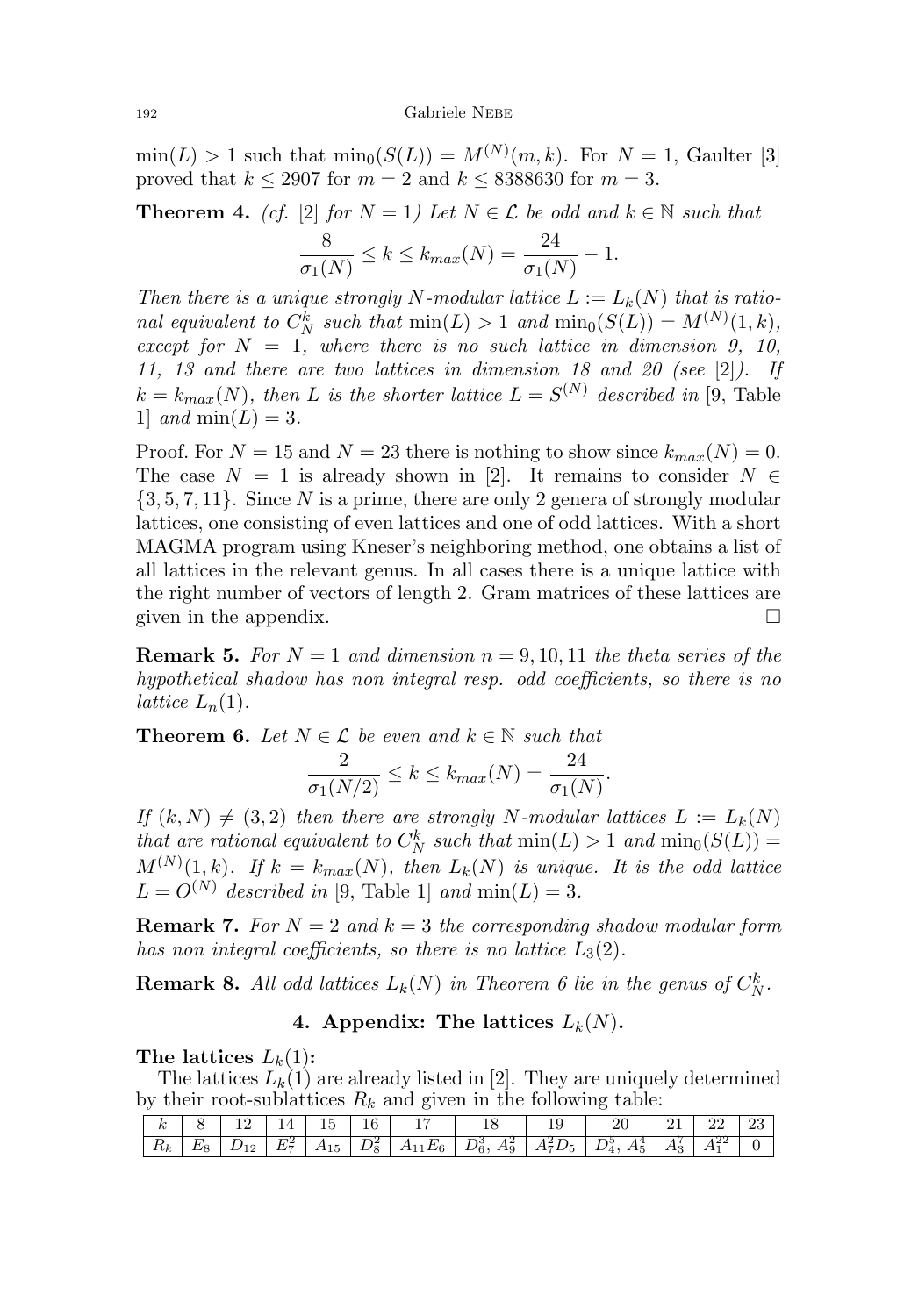$\vert \cdot$ 

The lattices  $L_k(N)$  for  $N > 1$  odd:

L<sub>2</sub>(3): 
$$
\begin{pmatrix} 2 & 1 \ 1 & 2 \end{pmatrix} \perp \begin{pmatrix} 2 & 1 \ 1 & 2 \end{pmatrix} \cong A_2 \perp A_2
$$
.  
\nAutomorphism group:  $D_{12} \wr C_2$ .  
\n $L_3(3): \begin{pmatrix} 2 & 1 & 1 & 1 & 1 & 1 \ 1 & 2 & 1 & 1 & 1 & 1 \ 1 & 1 & 1 & 3 & 0 & 0 \ 1 & 1 & 1 & 0 & 3 & 0 \ 1 & 1 & 1 & 0 & 0 & 3 \end{pmatrix}$ .  
\nAutomorphism group: order 1152.  
\n $L_4(3): \begin{pmatrix} 2 & 0 & 0 & 0 & -1 & -1 & 0 & 1 \ 0 & 2 & 0 & 0 & 1 & 1 & 1 & 0 \ 0 & 0 & 2 & 0 & 0 & -1 & -1 & -1 \ 0 & 1 & 0 & 1 & 3 & 1 & 10 \ 0 & 1 & -1 & 0 & 1 & 3 & 1 & 10 \ 0 & 1 & -1 & -1 & 0 & 1 & 3 & 1 & 0 \ 0 & 1 & -1 & -1 & 0 & 0 & 1 & 3 \end{pmatrix}$ .  
\nAutomorphism group: order 6144.  
\n $\begin{pmatrix} 3 & -1 & -1 & -1 & 0 & -1 & -1 & -1 & 1 & 0 \ 0 & 1 & 3 & 1 & 0 & 1 & 1 & 0 & -1 \ 1 & 1 & 3 & 1 & 0 & 1 & 1 & -1 & 1 & 0 \ 0 & -1 & 1 & 1 & 1 & 3 & 1 & 0 & -1 & -1 \ 0 & -1 & 1 & 1 & 1 & 3 & 1 & 0 & -1 & -1 & 0 \ 0 & 1 & 1 & 1 & 1 & 1 & 1 & 1 & 1 & 0 & -1 & 0 \ 0 & 1 & 1 & 1 & 1 & 1 & 1 & 1 & 1 & 1 & 1 & 0 \ 0 & 0 & 1 & 1 & 1 & 1 & 1 & 1 & 1 & 1 & 1 & 1 \ 0 & 1 & 1 & 1 & 1 & 1 & 1 & 1 & 1 & 1 & 1 & 1 \ 1 & 1 & 1 & 1 & 1 & 1 & 1 &$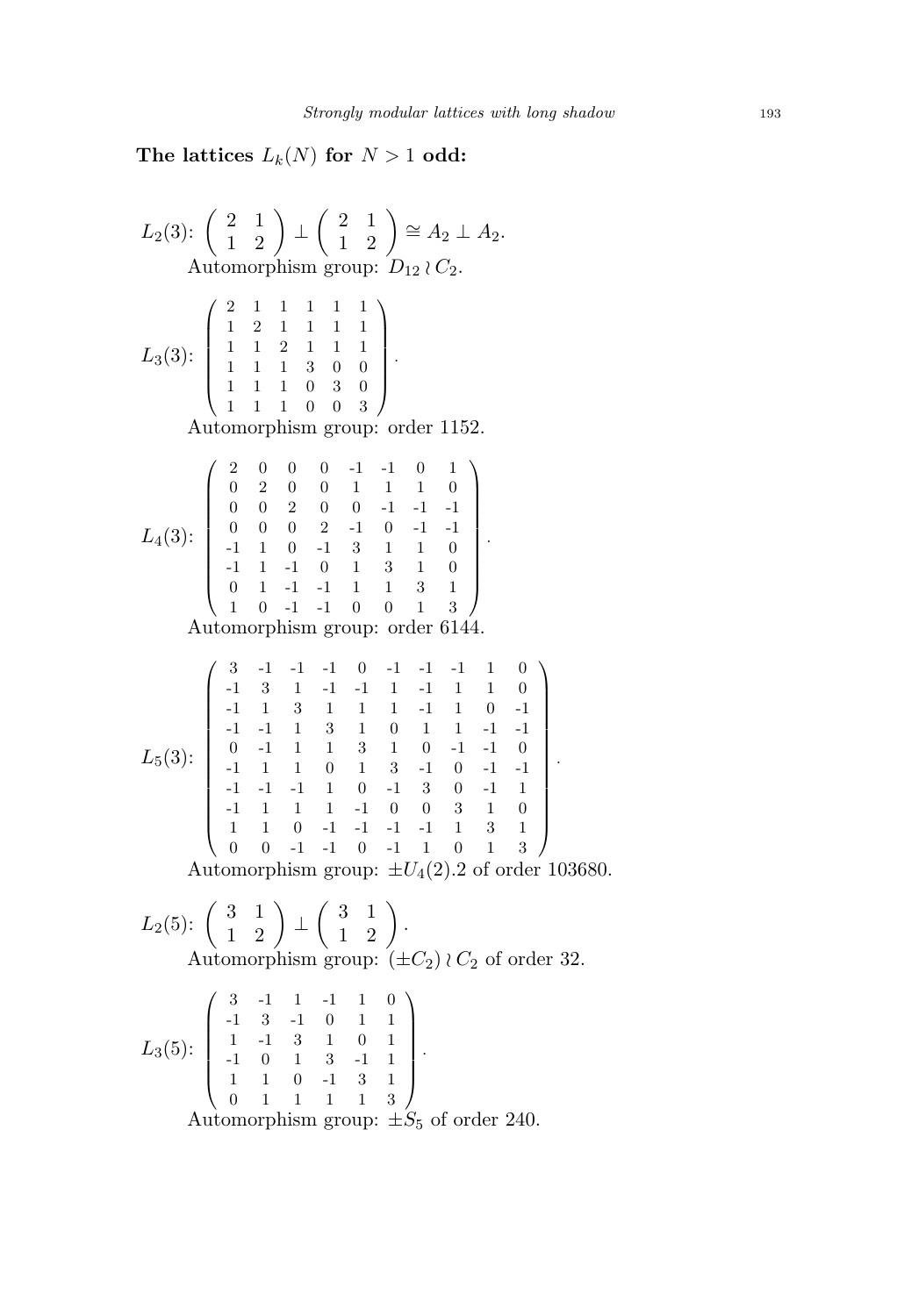$L_1(7)$ :  $\left(\begin{array}{cc} 2 & 1 \ 1 & 4 \end{array}\right)$  . Automorphism group:  $\pm C_2$ .

$$
L_2(7): \left(\begin{array}{cccc} 3 & -1 & 1 & 0 \\ -1 & 3 & 0 & 1 \\ 1 & 0 & 3 & 1 \\ 0 & 1 & 1 & 3 \end{array}\right).
$$
  
Automorphism group: order 16.

$$
L_1(11): \begin{pmatrix} 2 & 1 \\ 1 & 6 \end{pmatrix}.
$$
  
Automorphism group:  $\pm C_2$ .

#### The lattices  $L_k(N)$  for N even:

For  $N = 2$  there is only one genus of odd lattices to be considered. Also for  $N = 14$  there is only one odd genus for each k, since 2 is a square modulo For  $N = 14$  there is only one odd genus for each  $\kappa$ , since 2 is a square modulo 7. For  $N = 6$ , there are 2 such genera, since  $L := (\sqrt{2}\mathbb{Z})^2 \perp (\sqrt{3}\mathbb{Z})^2$  is not in the genus of  $C_6$ . The genus of L contains no strongly modular lattices. The genus of  $L \perp C_6$  contains 3 lattices with minimum 3, none of which is strongly modular.

$$
L_2(2): L_2(2) = D_4
$$
 with automorphism group  $W(F_4)$  of order 1152.

$$
L_4(2): \begin{pmatrix} 2 & 0 & 0 & 0 & 0 & -1 & -1 & 1 \\ 0 & 2 & 0 & 0 & 0 & 1 & 1 & -1 \\ 0 & 0 & 2 & -1 & 1 & 1 & 1 & -1 \\ 0 & 0 & -1 & 2 & -1 & -1 & 0 & 1 \\ 0 & 0 & 1 & -1 & 2 & 1 & 0 & -1 \\ -1 & 1 & 1 & -1 & 1 & 3 & 2 & -2 \\ -1 & 1 & 1 & 0 & 0 & 2 & 3 & -1 \\ 1 & -1 & -1 & 1 & -1 & -2 & -1 & 3 \end{pmatrix}.
$$
  
\n
$$
L_5(2): \begin{pmatrix} 2 & 1 & 1 & 1 & 1 & 1 & 1 & 1 \\ 1 & 2 & 1 & 1 & 1 & 1 & 1 & 1 \\ 1 & 1 & 2 & 1 & 0 & 0 & 0 & 0 \\ 1 & 1 & 1 & 2 & 1 & 1 & 1 & 1 \\ 1 & 1 & 1 & 0 & 1 & 3 & 1 & 1 & 1 \\ 1 & 1 & 1 & 0 & 1 & 1 & 3 & 1 & 1 \\ 1 & 1 & 1 & 0 & 1 & 1 & 1 & 3 & 1 \\ 1 & 1 & 1 & 0 & 1 & 1 & 1 & 1 & 3 \end{pmatrix}.
$$

The root sublattice is  $D_4 \perp A_1^4$  and the automorphism group of  $L_4(2)$  is  $W(F_4) \times (C_2^4 : D_8)$  of order 147456.

ultimation around the L<sub>5</sub>(2) is The root sublattice is  $A_5$  and the  $\pm S_6 \times S_6$  of order 1036800.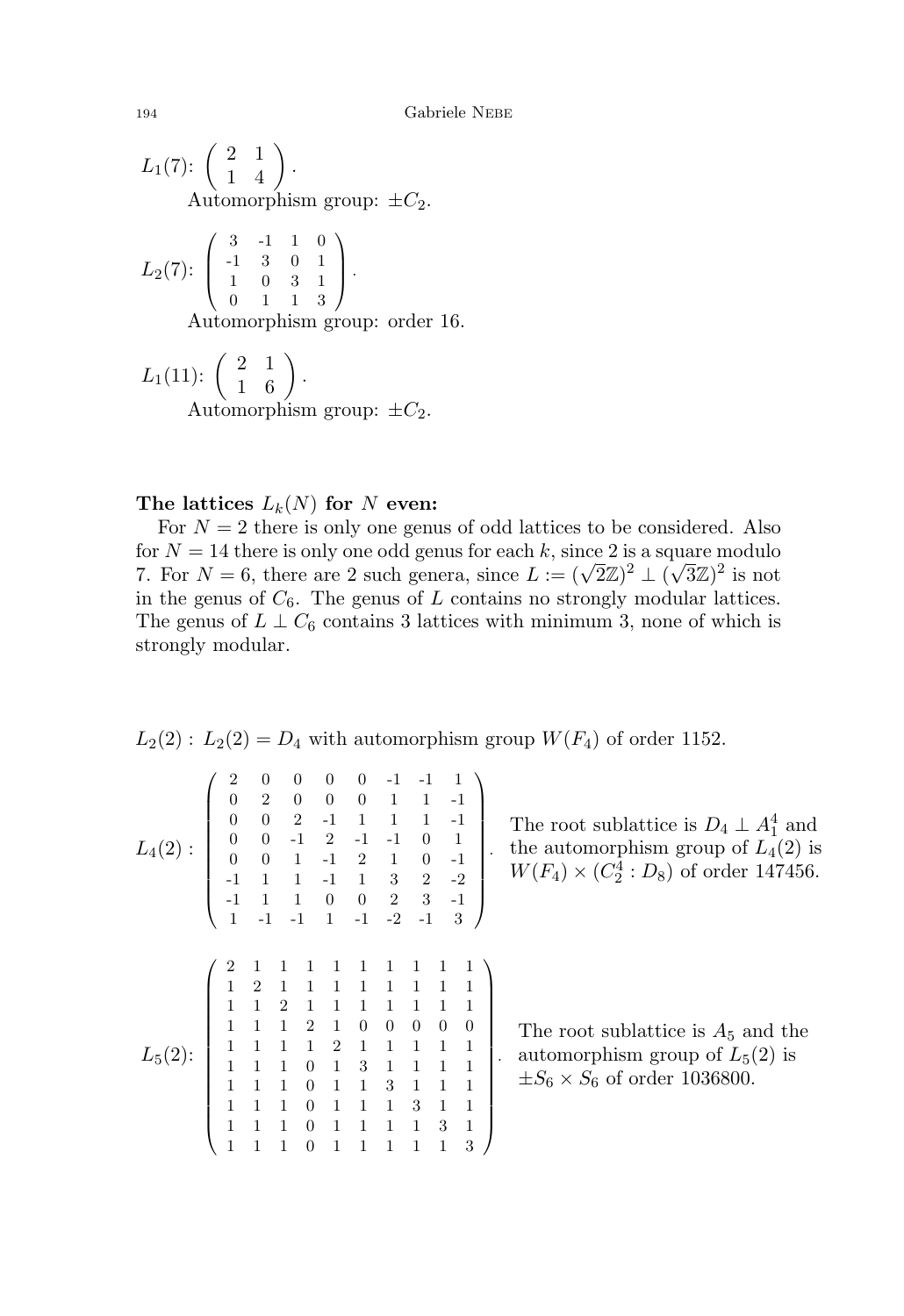$L_6(2)$ : There are two such lattices:

Automorphism group of order 2752512.

 $L_8(2)$ :  $L_8(2)$  is the odd version of the Barnes–Wall lattice  $BW_{16}$  (see [6]). It is unique by [9, Theorem 8].

,